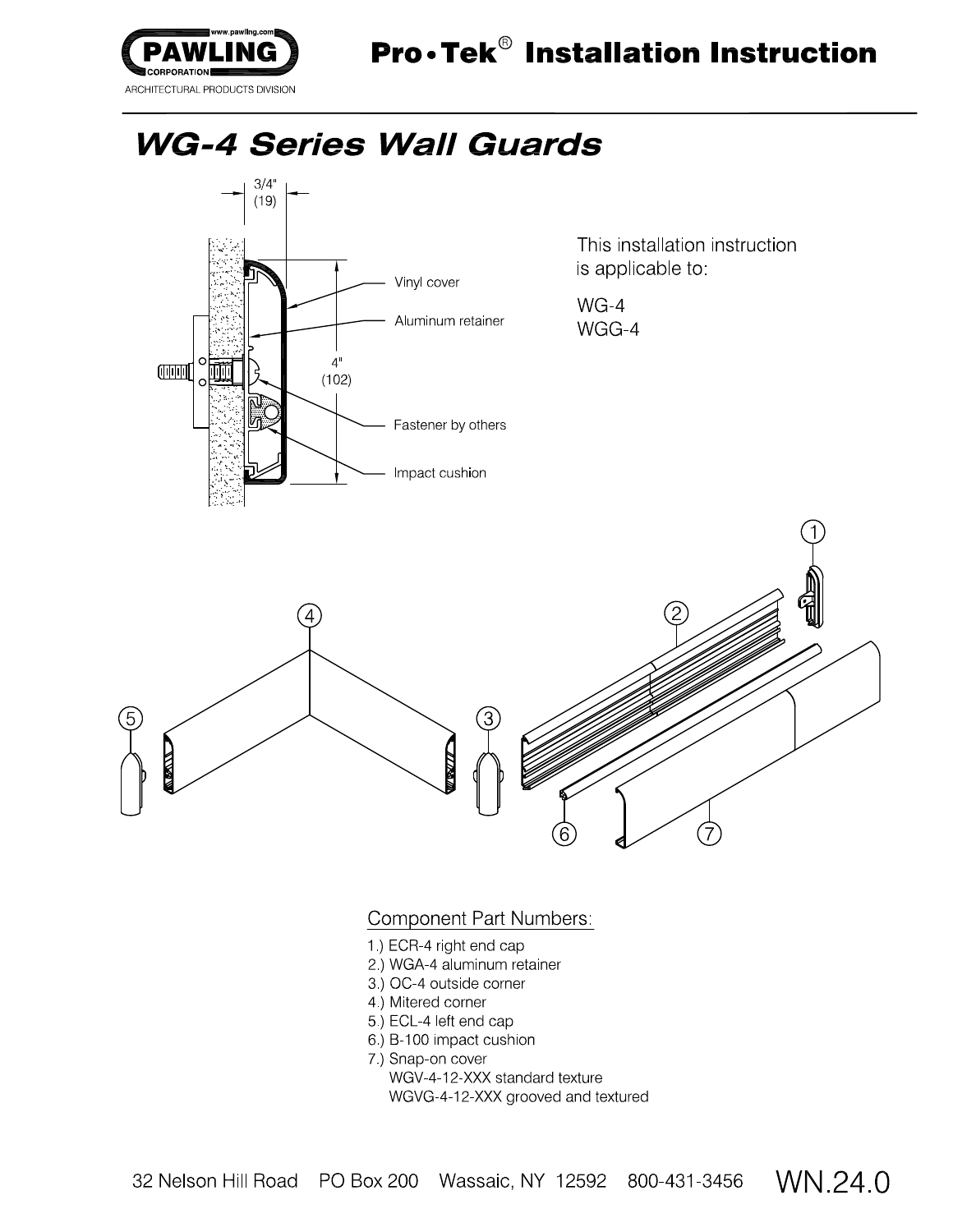- **Step 1:** Determine top of wall guard and snap a chalk line 1/8" below to locate top of aluminum retainer, see **fig 1**.
- *Important:*Store material in a clean dry place where the temperature is maintained above 50°F (10°C). Walls and rooms should be maintained at a minimum of 65°F (18°C) for at least 48 hours prior to installation. Acclimate materials to normal building conditions for at least 24 hours before cutting and installing.
- **Step 2:** Cut aluminum retainer. See **Cutting Adjustment Diagrams and Schedule** for adjustments to aluminum retainer length at end caps, inside corners, and outside corners. Refer to **Minimum Layout Configurations** for additional information. Aluminum should be mitered to accommodate outside corners that are not 90° and all inside corners.
- *Important:*All cuts must be square and deburred.
- **Step 3:** Pre-drill clearance holes for wall mounting in aluminum retainer along the V-Groove provided in the retainer, see **fig 2**. Use a #15 (.180") bit for #8 fastener or a #7 (.201") bit for #10 and 3/16" fasteners. Space holes at 32" on center. Adjust spacing to accommodate studs as necessary. Do not pre-drill at locations that will interfere with installation of molded accessories. *Note:* Drill point fasteners may be used without pre-drilling aluminum on drywall installations having continuous metal backer or studs. Continue to pre-drill at locations where no backing or stud is available.
- **Step 4:** Pre-drill for attachment of molded accessories by inserting accessory in end of retainer. Press firmly to ensure molded part is seated squarely against the aluminum. *Drywall Installation:* Using the accessory as a template pre-drill clearance holes for mounting through to metal backer or stud or pre-drill pilot holes using #29 (.136") bit for #8 fastener or a #21 bit (.159") for #10 fastener for attaching accessories directly to aluminum, see **fig 3**. *Masonry Installation:* Using the accessory as a template pre-drill clearance holes at mounting locations, see **fig 3**.
- **Step 5:** Fasten aluminum retainer to wall using hardware listed below. Align top edge of retainer with chalk line.
- *Important:*Begin installation of aluminum at corners allowing for molded accessories. Use the appropriate accessory as a spacing template. See **Cutting Adjustment Diagrams and Schedule** for additional information. Do not fasten through holes pre-drilled for installation of molded accessories until accessories are installed in **step 6**.

*Drywall Installation:* Fasten aluminum retainer to wall using hardware listed below. If it is necessary to install fasteners in locations where there is no metal backing or stud use pre-drilled aluminum as a template to mark and drill wall for Toggler<sup>®</sup> brand toggle bolts or plastic Alligator<sup>®</sup> insert in accordance with instructions provided with hardware.

*Masonry Installation:* Using the pre-drilled aluminum as a template, mark and drill the wall at all pre-drilled holes to accept plastic Alligator<sup>®</sup> insert or 3/16" Tapcon<sup>®</sup> or similar fastener. Drill in accordance with instructions provided with hardware.

## *Suggested hardware :*

| • Drywall with metal backing      | $\div$ #8 or #10 Drill point drywall screw or #8 or #10 drill point pan head                                                                                |
|-----------------------------------|-------------------------------------------------------------------------------------------------------------------------------------------------------------|
|                                   | or hex washer head sheet metal screw.                                                                                                                       |
| • Drywall without stud or backing | Plastic Alligator <sup>®</sup> insert with #8 or #10 pan head or hex washer<br>head sheet metal screw or 3/16" Toggler <sup>®</sup> brand toggle bolts with |
|                                   | pan head machine screw.                                                                                                                                     |
| • Masonry                         | : Plastic Alligator <sup>®</sup> insert with #8 or #10 pan head or hex washer<br>head sheet metal screw or 3/16" hex washer head Tapcon <sup>®</sup> .      |

- **Step 6:** Secure accessory components in place using hardware selected in **step 5**. *Caution:* Use of a flat washer at accessory mounting tabs is recommended to prevent damage to molded part caused by excessive tightening of the fastener.
- **Step 7:** Measure between accessories (corners and end caps) and cut the vinyl cover accordingly. The cover is not supplied with square cut ends. All ends must be cut square by installer. Miter cut the cover for all angles not accommodated by the molded accessories.
- *Important:*All cuts must be square and deburred.
- **Step 8:** Snap the vinyl cover in place.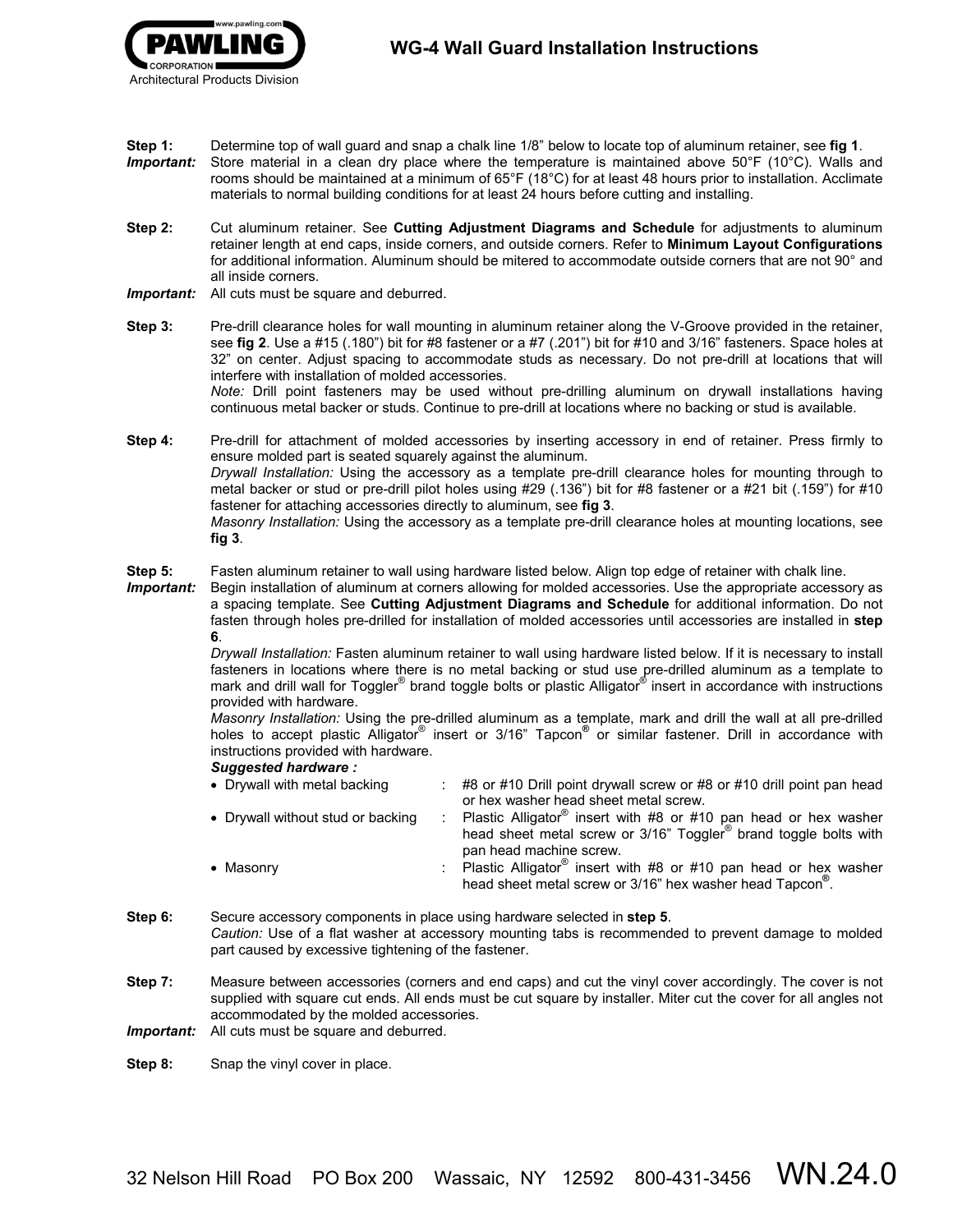



fig 3